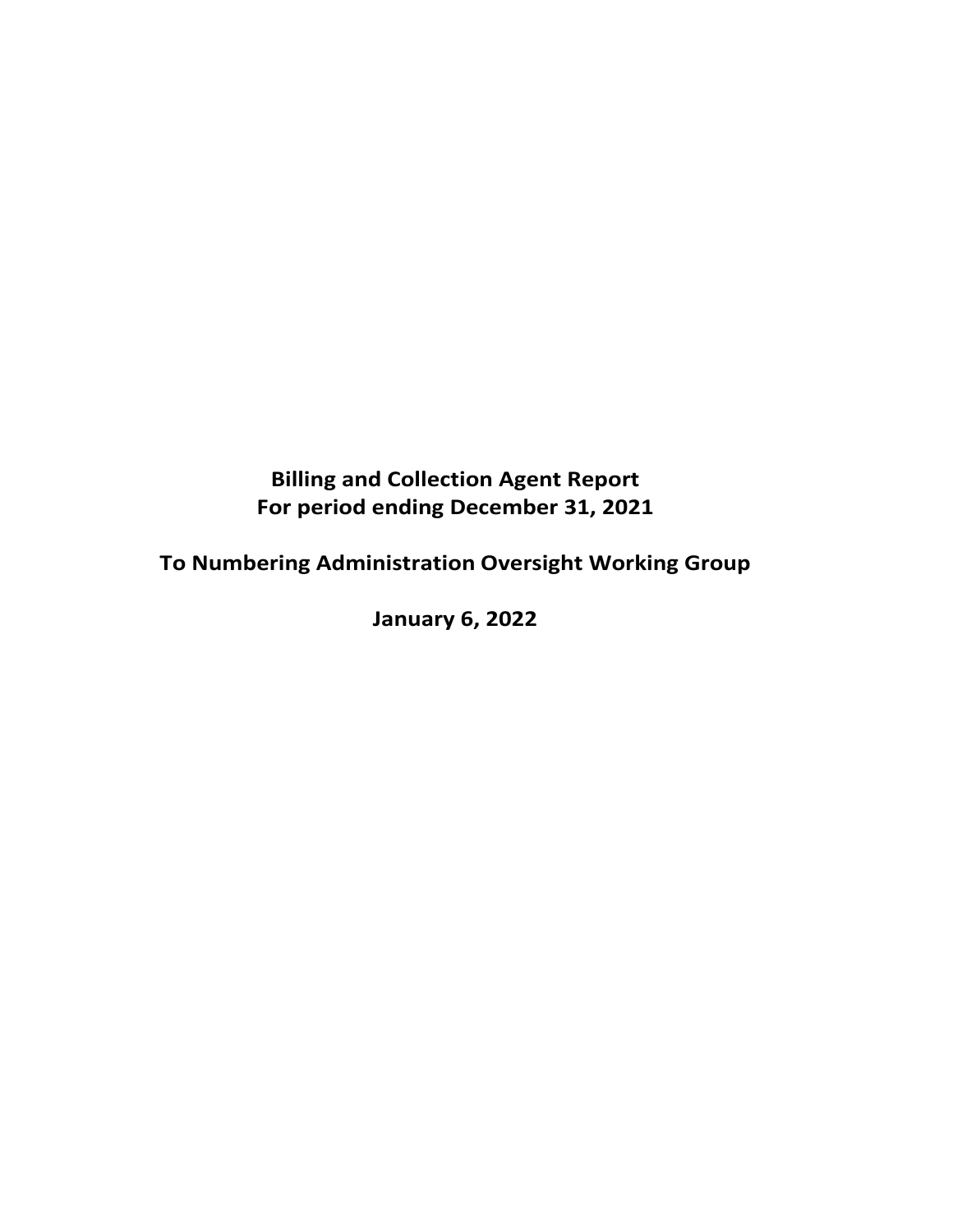# **NANPA FUND STATEMENT OF FINANCIAL POSITION December 31, 2021**

**Assets**

| Cash in bank - NANP                              | \$<br>7,353,805 |     |             |
|--------------------------------------------------|-----------------|-----|-------------|
| Cash in bank - RND                               | 2,260,160       | \$. | 9,613,965   |
| Receivables                                      |                 |     |             |
| Receivable from US Carriers                      | 86,814          |     |             |
| Refunds due back to US Carriers (see note below) | (57, 435)       |     |             |
| Receivable from Canada                           |                 |     |             |
| Receivable from Caribbean countries              | 6,407           |     |             |
| Receivables forwarded to Treasury for collection | 59,908          |     |             |
| Allowance for uncollectible accounts             | (120, 300)      |     | (24, 606)   |
| RND receivable                                   |                 |     | 1,797,652   |
| <b>Total assets</b>                              |                 |     | 11,387,011  |
| Less: Accrued liabilities                        |                 |     |             |
| Welch LLP                                        | 28,400          |     |             |
| SOMOS - NANPA & Pooling                          | 584,429         |     |             |
| Data Collection Agent - USAC                     | 6,500           |     | (619, 329)  |
| RND fees repayable to carriers                   |                 |     | (4,062,373) |
|                                                  |                 |     |             |
| <b>Fund balance</b>                              |                 |     | 6,705,309   |
|                                                  |                 |     |             |

There are credit balances of \$57,436 included in the accounts receivable balance. The balance is mainly due to credit balances that either cannot be refunded because the carriers are in Red Light status or there is an overpayment on the account. Refund checks totaling \$11,128 were issued in December. More refunds are expected to be issued in January.

The RND fees repayable to carriers represent amounts invoiced to carriers since September 2020 net of amounts refunded.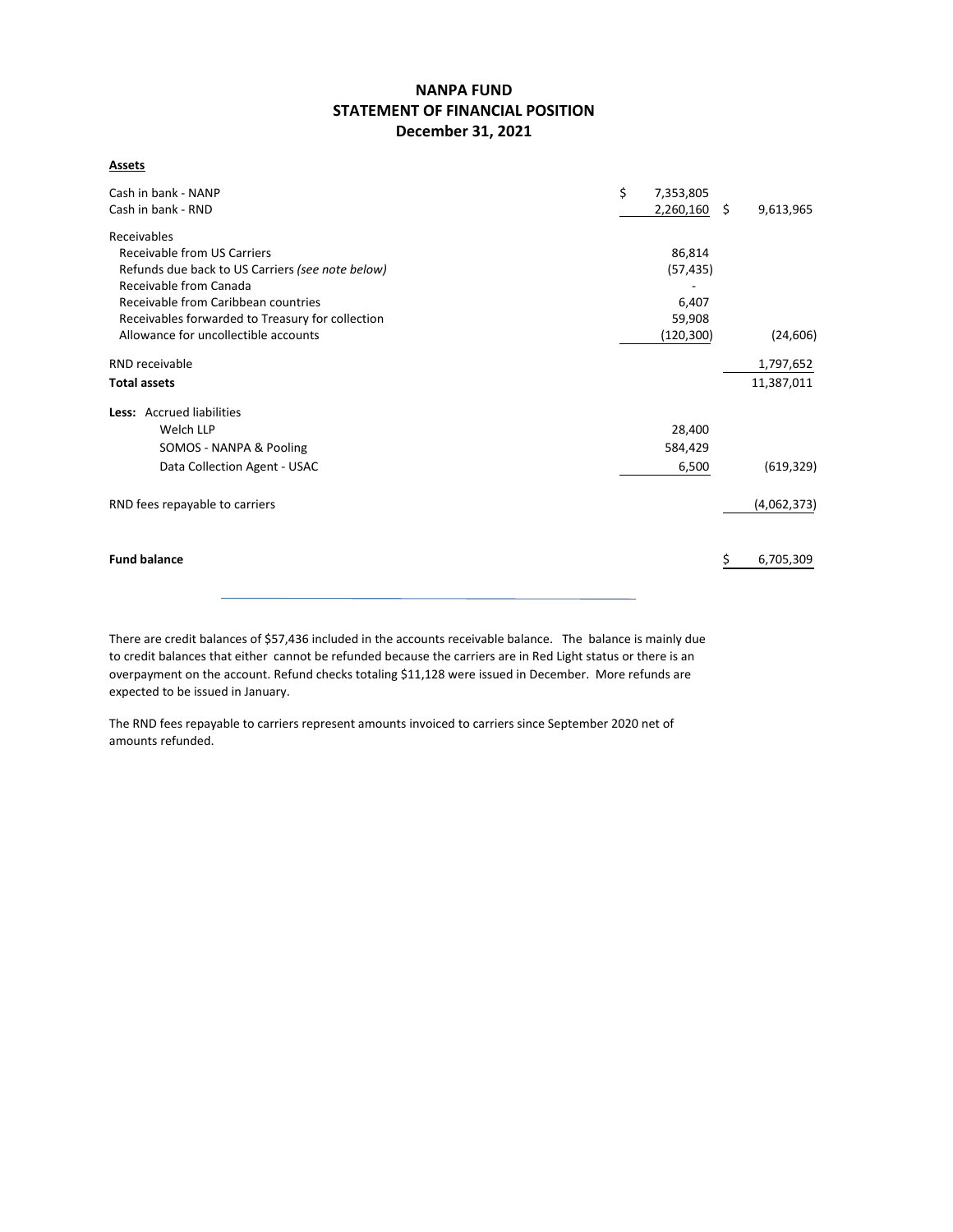#### **NANP FUND STATEMENT OF CHANGES IN FUND BALANCE OCTOBER 2021 TO SEPTEMBER 2022**

|                                                                                |            |                                     | Actual                              | Forecasted                          |                                     |                                     |                                     |                                     |                                     |                                     |                                     |                                   |                                  |                                  |                        | <b>Variance</b><br>between                                  |
|--------------------------------------------------------------------------------|------------|-------------------------------------|-------------------------------------|-------------------------------------|-------------------------------------|-------------------------------------|-------------------------------------|-------------------------------------|-------------------------------------|-------------------------------------|-------------------------------------|-----------------------------------|----------------------------------|----------------------------------|------------------------|-------------------------------------------------------------|
|                                                                                |            | Oct-21                              | <b>Nov-21</b>                       | <b>Dec-21</b>                       | Jan-22                              | <b>Feb-22</b>                       | Mar-22                              | Apr-22                              | May-22                              | <b>Jun-22</b>                       | <b>Jul-22</b>                       | <b>Aug-22</b>                     | Sep-22                           | <b>Total</b>                     | <b>Budget</b>          | forecasted<br>results and<br>budget at<br><b>Sept 30/22</b> |
| Revenue<br><b>International Contributions</b><br>Canada<br>Caribbean countries | (1)<br>(1) | 25,027<br>29,043                    | 12,513<br>$\sim$                    | 12,513<br>$\sim$                    | 12,513<br>$\sim$                    | 12,513<br>$\sim$                    | 12,513<br>$\sim$                    | 12,513<br>$\sim$                    | 12,513<br>$\sim$                    | 12,513<br>$\sim$                    | 12,513<br>$\sim$                    | 12,513<br>$\sim$                  | $\sim$<br>$\sim$                 | 150,157<br>29,043                | 150,157<br>29,043      |                                                             |
| <b>Total International Contributions</b>                                       |            | 54,070                              | 12,513                              | 12,513                              | 12,513                              | 12,513                              | 12,513                              | 12,513                              | 12,513                              | 12,513                              | 12,513                              | 12,513                            | $\sim$                           | 179,200                          | 179,200                |                                                             |
| Domestic Contributions - US carriers                                           | (1)        | 5,040,124                           | 70                                  | 3,766                               |                                     |                                     |                                     |                                     |                                     |                                     |                                     |                                   |                                  | 5,043,960                        | 4,963,718              | 80,242                                                      |
| Late filing fees for Form 499A                                                 | (2)        | 500                                 | 4,600                               | 6,500                               | $\overline{\phantom{a}}$            | $\sim$                              | $\overline{\phantom{a}}$            |                                     |                                     |                                     |                                     |                                   | 80,000                           | 91,600                           | 80,000                 | 11,600                                                      |
| Interest income                                                                | (3)        | 1,289                               | 1,252                               | 1,172                               | 1,250                               | 1,250                               | 1,250                               | 1,250                               | 1,250                               | 1,250                               | 1,250                               | 1,250                             | 1,250                            | 14,963                           | 15,000                 | (37)                                                        |
| <b>Total revenue</b>                                                           |            | 5,095,983                           | 18,435                              | 23,951                              | 13,763                              | 13,763                              | 13,763                              | 13,763                              | 13,763                              | 13,763                              | 13,763                              | 13,763                            | 81,250                           | 5,329,723                        | 5,237,918              | 91,805                                                      |
| <b>Expenses</b><br>NANPA and Pooling Administration                            | (4)        | 578,778                             | 578,778                             | 584,429                             | 581,695                             | 581,695                             | 581,695                             | 581,695                             | 581,695                             | 581,694                             | 581,694                             | 581,694                           | 581,694                          | 6,977,236                        | 6,980,336              | 3,100                                                       |
| <b>Billing and Collection</b><br>Welch LLP<br><b>Data Collection Agent</b>     | (5)<br>(6) | 28,400<br>6,401                     | 28,400<br>6,574                     | 28,400<br>6,426                     | 28,400<br>6,500                     | 28,400<br>6,500                     | 28,400<br>6,500                     | 28,400<br>6,500                     | 28,400<br>6,500                     | 28,400<br>6,500                     | 28,400<br>6,500                     | 28,400<br>6,500                   | 28,400<br>6,500                  | 340,800<br>77,901                | 340,800<br>78,000      | 99                                                          |
| <b>Annual Operations Audit</b>                                                 | (7)        | $\sim$                              | $\sim$                              | 51,500                              | $\sim$                              | $\sim$                              | $\overline{\phantom{a}}$            | $\sim$                              | $\sim$                              | $\sim$                              | $\sim$                              |                                   | $\sim$                           | 51,500                           | 51,000                 | (500)                                                       |
| <b>Bank Charges</b>                                                            | (8)        | 3,597                               | 5,896                               | 2,801                               | 3,334                               | 3,333                               | 3,333                               | 3,333                               | 3,333                               | 3,333                               | 3,333                               | 3,333                             | 3,333                            | 42,292                           | 40,000                 | (2, 292)                                                    |
| <b>Carrier Audits</b>                                                          | (9)        | $\sim$                              | $\sim$                              | $\sim$                              | $\sim$                              | 200,000                             |                                     | $\overline{\phantom{a}}$            |                                     | $\overline{\phantom{a}}$            | $\overline{\phantom{a}}$            | $\sim$                            | $\sim$                           | 200,000                          | 200,000                |                                                             |
| Bad debt expense (recovery)                                                    | (10)       | 4,800                               | (4,800)                             | 3,177                               | $\sim$                              |                                     |                                     |                                     |                                     |                                     |                                     |                                   | 40,000                           | 43,177                           | 40,000                 | (3, 177)                                                    |
| <b>Total expenses</b>                                                          |            | 621,976                             | 614,848                             | 676,733                             | 619,929                             | 819,928                             | 619,928                             | 619,928                             | 619,928                             | 619,927                             | 619,927                             | 619,927                           | 659,927                          | 7,732,906                        | 7,730,136              | (2,770)                                                     |
| Net revenue (expenses)                                                         |            | 4,474,007                           | 596,413)                            | 652,782)                            | 606,166)                            | 806,165) (                          | 606,165) (                          | 606,165)                            | 606,165)                            | 606,164)                            | 606,164) (                          | 606,164) (                        | 578,677)                         | $2,403,183$ (                    | 2,492,218)             | 89,035                                                      |
| <b>Opening fund balance</b>                                                    |            | 3,480,497                           | 7,954,504                           | 7,358,091                           | 6,705,309                           | 6,099,143                           | 5,292,978                           | 4,686,813                           | 4,080,648                           | 3,474,483                           | 2,868,319                           | 2,262,155                         | 1,655,991                        | 3,480,497                        | 3,492,218              | (11, 721)                                                   |
| <b>Closing fund balance</b>                                                    |            | 7,954,504                           | 7,358,091                           | 6,705,309                           | 6,099,143                           | 5,292,978                           | 4,686,813                           | 4,080,648                           | 3,474,483                           | 2,868,319                           | 2,262,155                           | 1,655,991                         | 1,077,314                        | 1,077,314                        | 1,000,000              | 77,314                                                      |
| Fund balance makeup:<br>Contingency<br>Surplus (deficit)                       |            | 1,000,000<br>6,954,504<br>7,954,504 | 1,000,000<br>6,358,091<br>7,358,091 | 1,000,000<br>5,705,309<br>6,705,309 | 1,000,000<br>5,099,143<br>6,099,143 | 1,000,000<br>4,292,978<br>5,292,978 | 1,000,000<br>3,686,813<br>4,686,813 | 1,000,000<br>3,080,648<br>4,080,648 | 1,000,000<br>2,474,483<br>3,474,483 | 1,000,000<br>1,868,319<br>2,868,319 | 1,000,000<br>1,262,155<br>2,262,155 | 1,000,000<br>655,991<br>1,655,991 | 1,000,000<br>77,314<br>1,077,314 | 1,000,000<br>77,314<br>1,077,314 | 1,000,000<br>1,000,000 |                                                             |

**See Assumptions and Reconciliation to Budget on following page**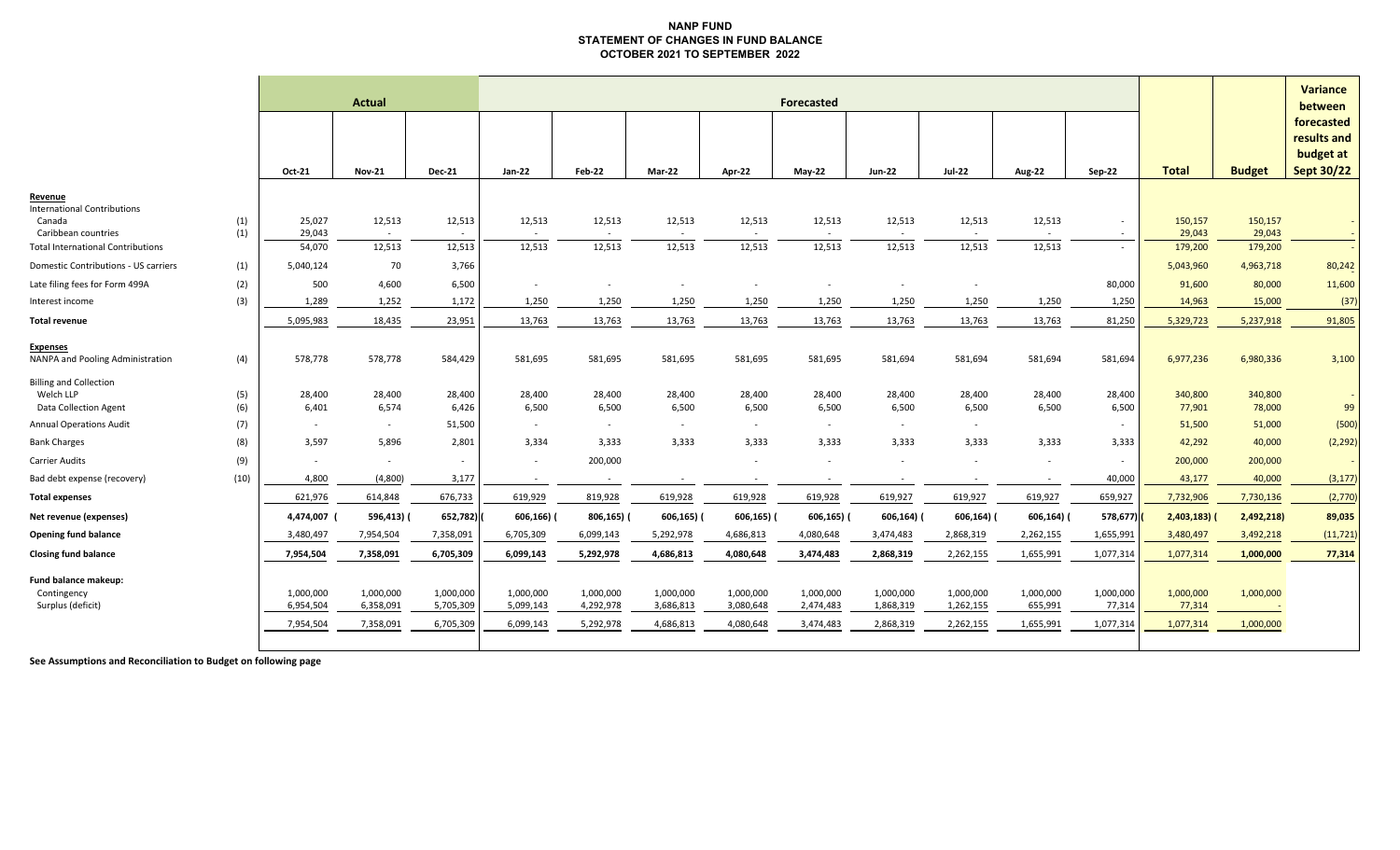### **NANP FUND STATEMENT OF CHANGES IN FUND BALANCE OCTOBER 2020 TO SEPTEMBER 2021**

# **Reconciliation of forecast to budget**

| Budgeted fund balance at September 30, 2022 - contingency         | \$1,000,000 |
|-------------------------------------------------------------------|-------------|
| Increase in opening fund balance between budget period and actual | (11, 721)   |
| Additional billings over estimate from budget                     | 80,242      |
| Late filing fees (reversal) for Form 499A                         | 11,600      |
| Interest earned - Variance between actual and budget              | (37)        |
| NANPA and Pooling - Variance between actual and budget            | 3,100       |
| Data Collection fees - Variance between actual and budget         | 99          |
| Annual operations audit - variance between actual and budget      | (500)       |
| Bad debts - Variance between actual and budget                    | (3, 177)    |
| Carrier audits not performed                                      |             |
| Bank fees - Variance between actual and budget                    | (2, 292)    |
|                                                                   |             |
| Forecasted fund balance at September 30, 2022                     | \$1,077,314 |

# **Assumptions:**

**(1)** The US carrier contributions for the period from October 2021 to September 2022 and the International contributions are based upon actual billings.

**(2)** These fees represent the \$100 late filing fee charged to those companies that do not file the Form 499A by the due date.

- **(3)** Interest income is based on actual amounts received.
- **(4)** The cost of NANPA and Pooling administration is based on the contract with Somos.
- **(5)** The cost of B&C Agent is based on the contract with Welch LLP
- **(6)** The expense for the Data Collection Agent is based on an allocation of costs by USAC.
- **(7)** The expense for the annual operations audit performed by Ernst & Young LLP is based on actual cost.
- **(8)** Bank fees are an expense to the Fund.
- **(9)** The budget allows \$200,000 for carrier audits.
- **(10)** The allowance covers all accounts considered potentially uncollectible at December 31, 2021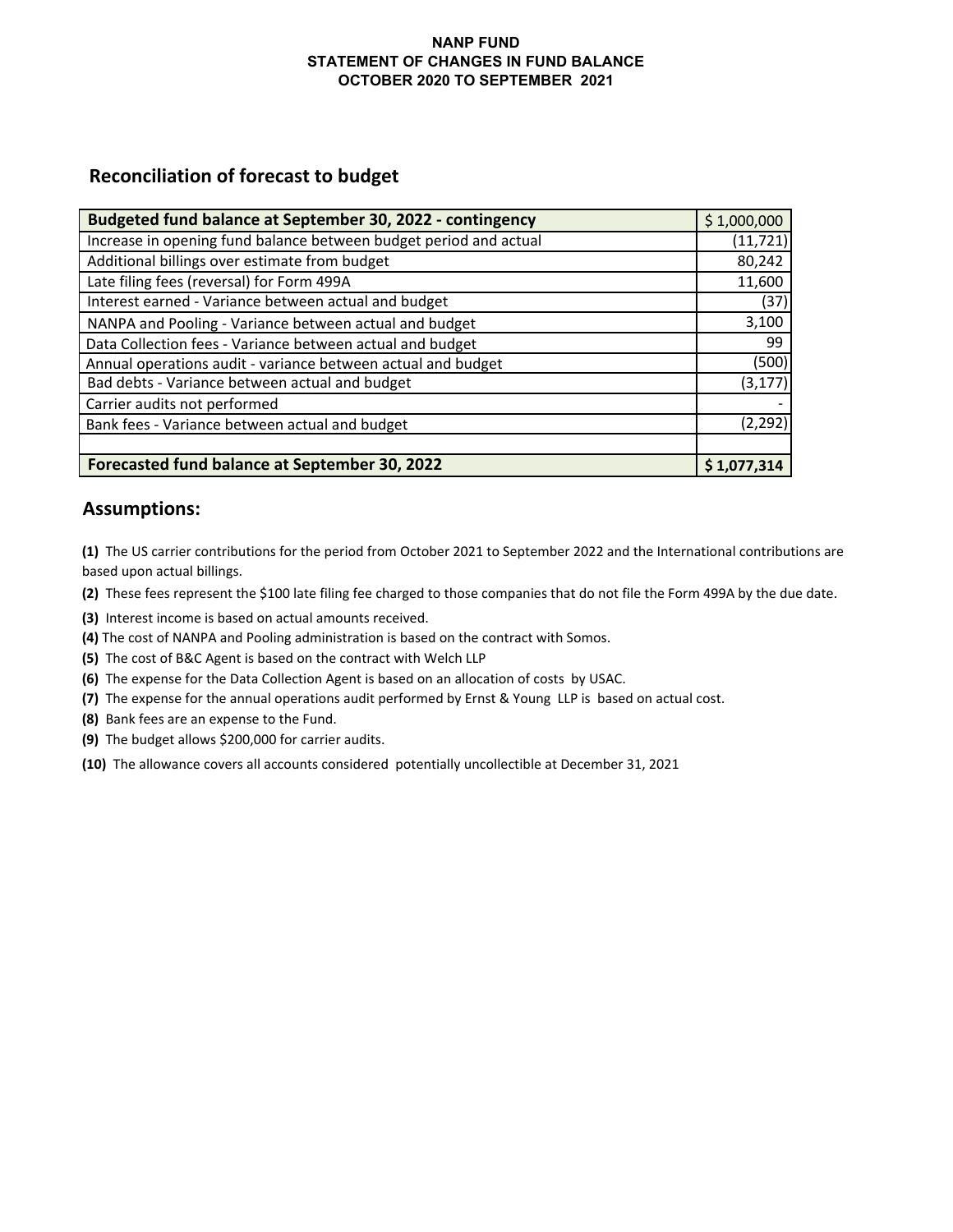# **Deliverables Report**

#### **Distributing invoices**

The invoices for carriers were emailed/mailed on December 10th. Payment is due January 12<sup>th</sup>.

#### **Processing Payments**

Payment information from the lockbox service at Bank of America is downloaded on a daily basis. The deposit information is recorded daily.

#### **Late/Absent Payments**

Demand notices and statements of account were emailed/mailed on December 13<sup>th</sup> to all carriers with overdue balances. A total of 426 demand notices and statements of account were sent out. This is lower compared to the 631 demand notices and statements sent out in December 2020. This is due to many companies having \$0 balance invoices as a result of the RND creation cost refund being netted against the 2021 NANP fees.

#### **FCC Red Light Notices**

At a minimum, an updated red light report is posted to the FCC server for processing once a week. When required, additional updates are posted.

#### **Helpdesk Queries**

All queries are directed to a helpdesk voicemail inbox or email inbox. The details of the query are documented in an MS Access database including the date, Filer ID, nature of query, name of person making the request, who responded to the query and the resolution date. In December, 28 calls and 54 emails were received (Dec 2020 - 105 calls and 30 emails). Most queries are about requesting copies of invoices, how to make changes to their email billing address, notification about closing their business, asking what the invoice was for or asking how to make a payment and making payment by credit card or queries.

#### **Staffing**

All staff have been working remotely since March 15, 2020 due to Covid-19.

#### **Status of Contracts**

The Billing and Collection Agent contract was awarded to Welch LLP in April 2018. The contract is for a 5-year period from May 1, 2018 to April 30, 2023. A change order has been submitted for work related to administration of collection of fees for the Reassigned Numbers Database.

The NANPA, Pooling and RND administration contract was awarded in December 2020. It allowed for a 3-month transition and development period from Dec 1, 2020 to Feb 28, 2021 and a 57-month administration period from Mar 1, 2021 to Nov 30, 2025 and 3 oneyear extensions ending November 30, 2028.

#### **Status of Audits**

**FCC Audit:** The FCC and the auditors confirmed that they do not need anything from NANP this year since they are now reporting NANP as a disclosure entity in their footnotes instead of as a consolidated entity.

**Independent Audit:** The independent audit by Ernst & Young LLP of the financial statements and specified procedures was completed December 16th, 2021.

**PIIA:** The audit began November 18th, 2021. Document requests will be submitted when requested.

**Deliverable Reports Submission Dates Monthly SSF 224 repor**t - submitted January 3, 2021 **Quarterly Report on Fund Performance and Statement of Financial Positio**n - submitted January 6, 2022 **Quarterly Crosswalk reporting package** - submitted January 6, 2022 **Quarterly Treasury Report on Receivables** - due by January 15, 2022 **November NAOWG report** - submitted December 8, 2021

#### **Accounts Receivable**

In December, we received \$280.99 from Treasury for delinquents debts collected. This represents payments from 2 companies.